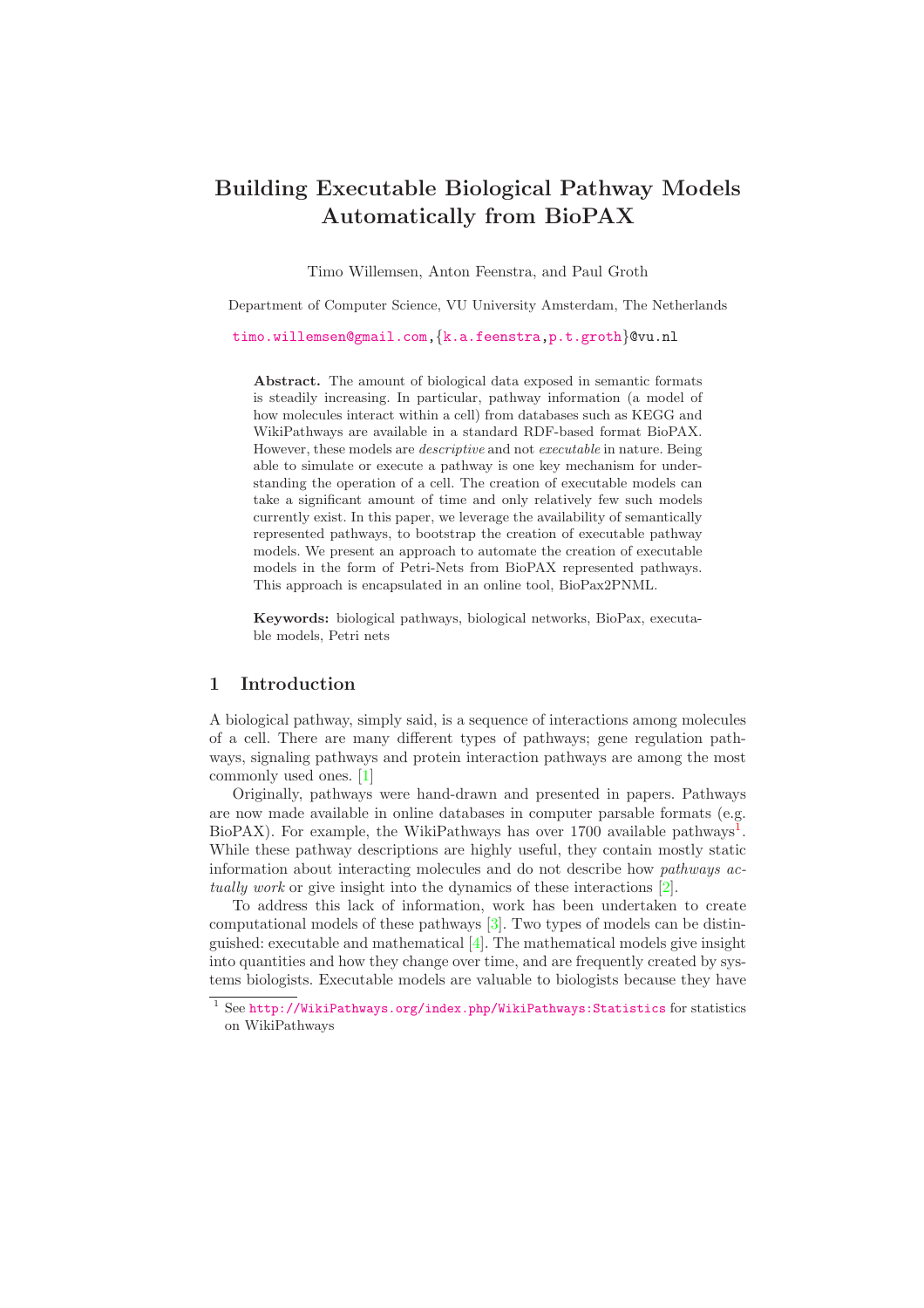a large variety of uses  $[4,5]$  $[4,5]$ . They can be used to summarize available knowledge of interactions and mechanisms in a system, and to investigate how components cooperate to produce global system behaviour. Creating an executable model is still a tedious manual process, mostly because they contain parameters that need to be collected manually. On the other hand, mathematical models typically require detailed knowledge of (kinetic and rate) parameters, which are often not available and can be very hard to obtain from experiments. From our experience, for executable models, the process of model construction and parameter calibration usually takes several months  $[3,6,7]$  $[3,6,7]$  $[3,6,7]$ , even for a modestly sized network. This is currently one of the major bottlenecks in computational life sciences research [\[8\]](#page-11-7).

This paper begins to address this bottleneck by leveraging the availability of semantic representations of pathways and converting them to an executable model. Concretely, the contributions of this paper are:  $i$ ) to present a method to automate validation of pathway data;  $ii)$  a mapping of the BioPAX format to an executable model (Petri nets, represented in the Petri Net Markup Language; PNML); and, *iii*) a method to automatically create these executable models. We have developed a webservice that encapsulates the described method and can be accessed at www.few.vu.nl/∼[twn370/BioPax2PNML/](http://www.few.vu.nl/~twn370/BioPax2PNML/). Additionally, all code is available online at: <https://github.com/TimoWillemsen/Biopax2PNML>.

The rest of this paper is organized as follows. We begin in Section 2 with background information on biological pathways and common formats for both descriptive (BioPAX) and executable (PNML) representations of them. We then describe our approach for mapping between these two formats (Section 3). To ensure that a BioPAX pathway has the appropriate information to be converted to PNML, we present a validation approach in Section 4. This is followed, in Section 5, by a description of the implementation of our method. Finally, we conclude with some thoughts on future work in Section 6.

# 2 Biological Pathways

There are different types of biological pathways, corresponding to different levels of abstraction. For example, a pathway may describe interactions between different cells, or between genes, or between proteins, or it may describe biochemical reactions (or combinations thereof). Many databases exist that collect this information in a variety of forms, and some are very specialized on particular types of data. It is beyond the scope of this work to provide a comprehensive overiew. Some of the most well-known are WikiPathways [\[9\]](#page-11-8), focused on signal transduction; the KEGG Pathway database  $[10,11]$  $[10,11]$ , with a focus on metabolic pathways; and Reactome [\[12\]](#page-11-11) which has a broader scope.

The examples provided in this paper will focus on signal transduction pathways, as these tend to be well-studied and therefore well-defined. Such pathways typically include protein-protein interactions, protein-gene interactions and biochemical reactions.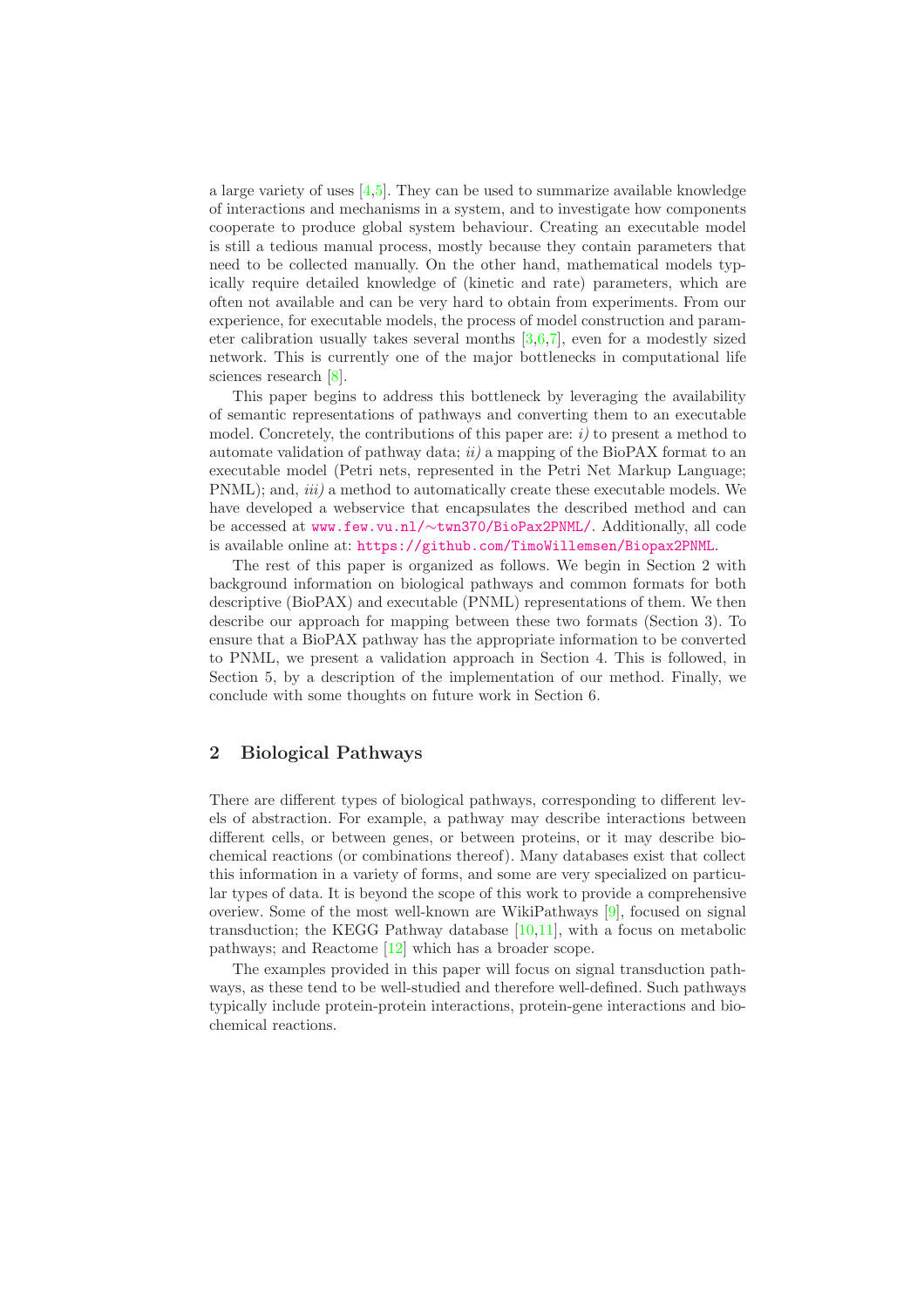We have based our research on the pathways provided by the WikiPathways database [\[9\]](#page-11-8). This is a community-driven service where biological pathways are extensively manually curated. The context of the pathways included in Wiki-Pathways can vary considerably, depending on their intended use. For example, simply representing known interactions in a shareable way is considered useful, but such pathways likely will not include details that are crucial for computational analysis, even as simple as explicit notation of interactions among proteins and genes. As a result of this, only certain pathways are suitable for computational analysis.

One such example is the C. elegans Programmed Cell Death pathway from the WikiPathways Database, as shown in Fig. [1.](#page-2-0)

Fig. 1. C. elegans Programmed Cell Death Pathway from the WikiPathways Database ID:WP367. The left panel shows the complete pathway, the right panel shows the subset of 5-genes used.

<span id="page-2-0"></span>

For the purpose of this paper, we have taken a subset of this pathway, as shown in Fig. [1.](#page-2-0) This pathway consists of 5 genes. When ced-3 is activated, it will trigger the cell's programmed death.

We now discuss the computational representation of pathways used by Wiki-Pathways. After which, we briefly describe the use of Petri-nets to as a language for executable models of pathways.

# 2.1 BioPax

In 2010 Demir et al [\[13\]](#page-11-12) created the Web Ontology Language (OWL) based standard for modeling pathways: BioPax. A key aspect of this standard is that it allows for referring to external databases for information (e.g. linking to UniProt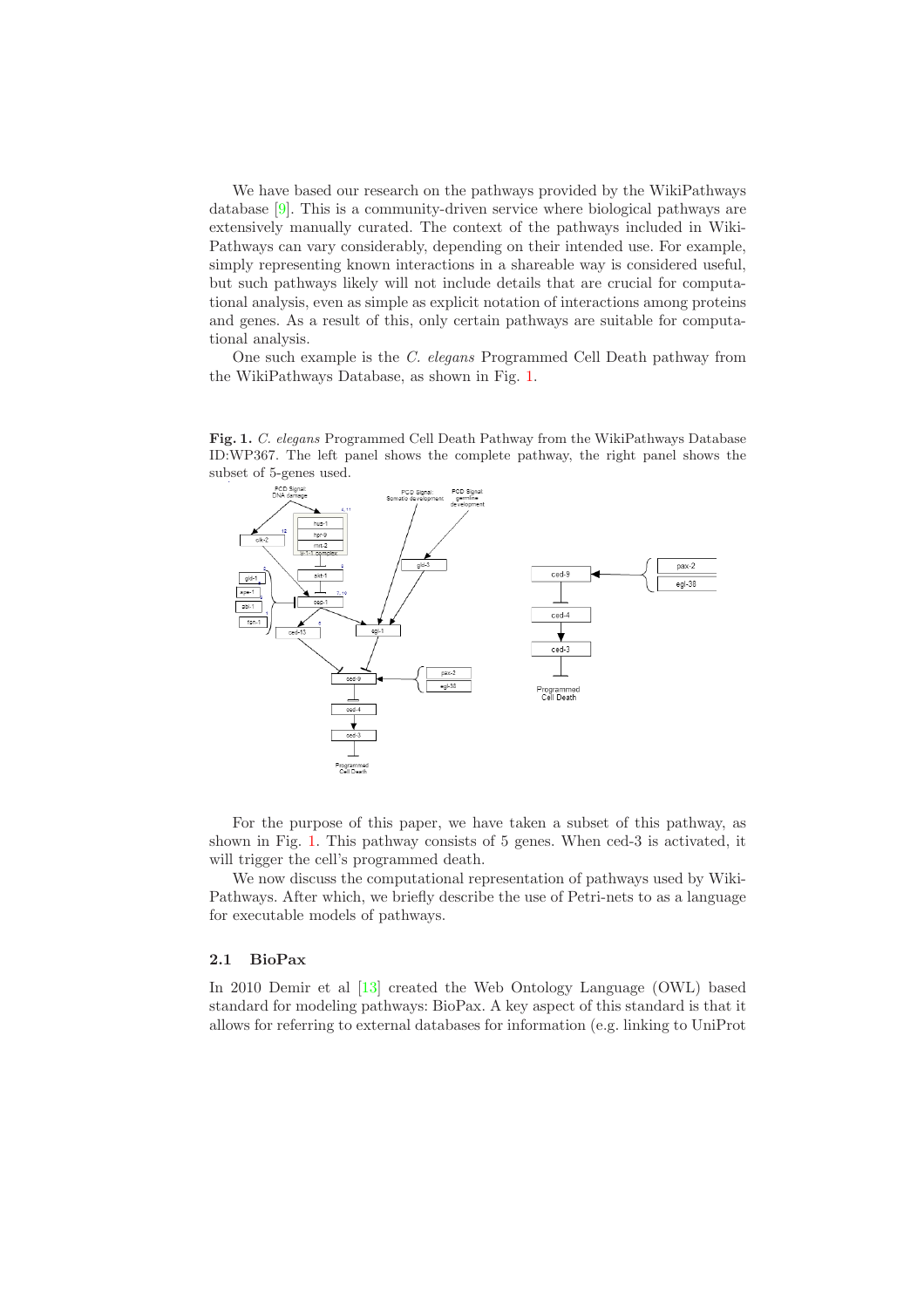protein descriptions.) This standard has been used in many different biological databases; all the three mentioned above, Reactome, KEGG and WikiPathways expose BioPax through an RDF interface [\[9](#page-11-8)[,11,](#page-11-10)[12\]](#page-11-11).

BioPax can be used to model different types of pathway components. An example of how genes are modelled in BioPax, is shown below; the ced-3 and ced-4 genes of the C. elegans Programmed Cell Death pathway, as shown in Fig. [1.](#page-2-0)

Two genes, ced-3 and ced-4, from the C. elegans Programmed Cell Death Pathway from the WikiPathways Database ID:WP367

```
< bp:Protein rdf:about =" eef1e " >
 < bp:displayName >ced -3 </ bp:displayName >
 < bp:entityReference rdf:resource = " id3 " / >
</ bp:Protein >
< bp:Protein rdf:about =" c0b3e " >
 < bp:displayName >ced -4 </ bp:displayName >
 < bp:entityReference rdf:resource = " id4 " / >
</ bp:Protein >
```
An example of interactions in a pathway modelled in BioPax is shown below; we see a reaction 'id40' that connects a right-hand-side element (eef1e; ced-3) with a left-hand-side (c0b3e; ced-4) element.

Gene interaction of the C. elegans Programmed Cell Death Pathway from the Wiki-Pathways Database ID:WP367

```
< bp:BiochemicalReaction rdf:about = " id40 " >
 < bp:right rdf:resource = " eef1e " / >
 < bp:left rdf:resource = " c0b3e " / >
</ bp:BiochemicalReaction >
```
### 2.2 Petri nets

Petri nets are a formalism geared towards modelling and analysis of concurrent systems. A Place-Transition (PT) Petri net is a quadruple  $(P, T, A, m)$ , where  $P$  is a set of places and  $T$  a set of transitions. A describes arcs which connect places with transitions or vice versa. Each place holds zero or more tokens, which represent flow of control through this place. The number of tokens in each place all together are called a marking m of the network.

Fig. [2](#page-4-0) shows a graphical representation of such a Petri Net, again for our small example part of the C. elegans Programmed Cell Death pathway. Squares are transitions, representing interactions, and circles are places, representing genes. Arcs are represented by arrows, and the marking is empty. Firing of a transition depends on the availability of resources (tokens) in the input places, and represents the execution of a reaction: consuming substrates and creating products.[\[14](#page-11-13)[,15\]](#page-12-0)

For computational purposes we have chosen to represent Petri nets in the Petri Net Markup Language (PNML) format. This is a straightforward XML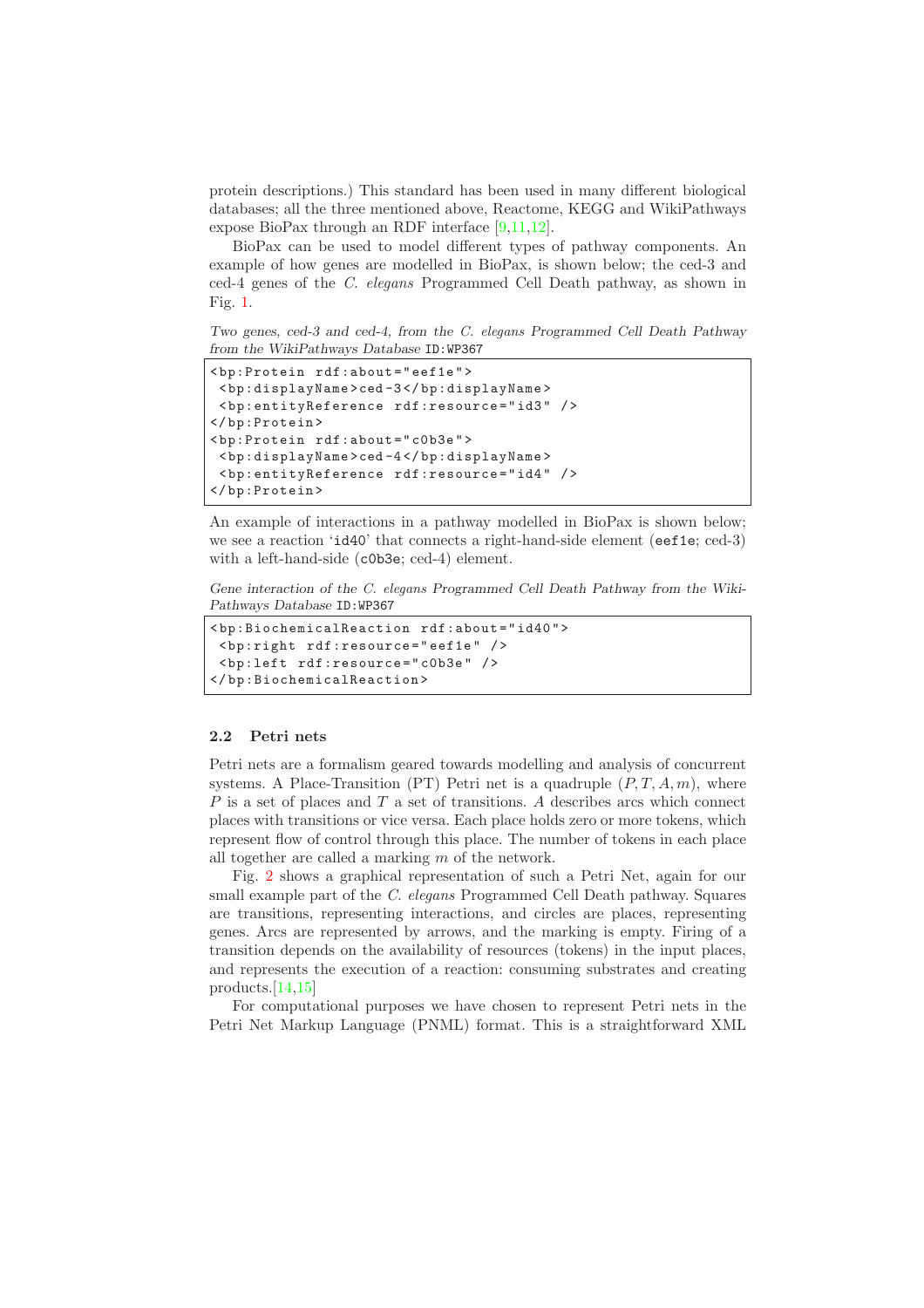<span id="page-4-0"></span>Fig. 2. An example Petri net of a small part of the C. elegans Programmed Cell Death Pathway (WikiPathways:WP367)



standard that a number of systems support.[\[16\]](#page-12-1) Fig. [2.2](#page-4-0) shows the Petri net of Fig. [2](#page-4-0) in an XML representation. Petri nets are recognized as a powerful tool to model biological pathways [\[14,](#page-11-13)[15\]](#page-12-0), as the formalism readily allows to capture both the complexity and the highly concurrent nature of biological systems, while optimally leveraging the large amounts of qualitative data available.[\[15,](#page-12-0)[3,](#page-11-2)[6\]](#page-11-5)

Fig. 3. PNML representation of the C. elegans Programmed Cell Death pathway (Wiki-Pathways:WP367) Petri net as shown in Fig. [2.](#page-4-0)

```
\langletransition id="t11">
</ transition >
\langleplace id="eef1e">
    <name>< text >ced -3 </ text >
     \langle/name>
</ place >
< place id = " c0b3e " >
     <name>\timestext>ced-4</text>\langle/name>
</ place >
\text{~} <arc id="a2" source="c0b3e" target="t11" />
\text{~} <arc id="a3" source="t11" target="eef1e" />
```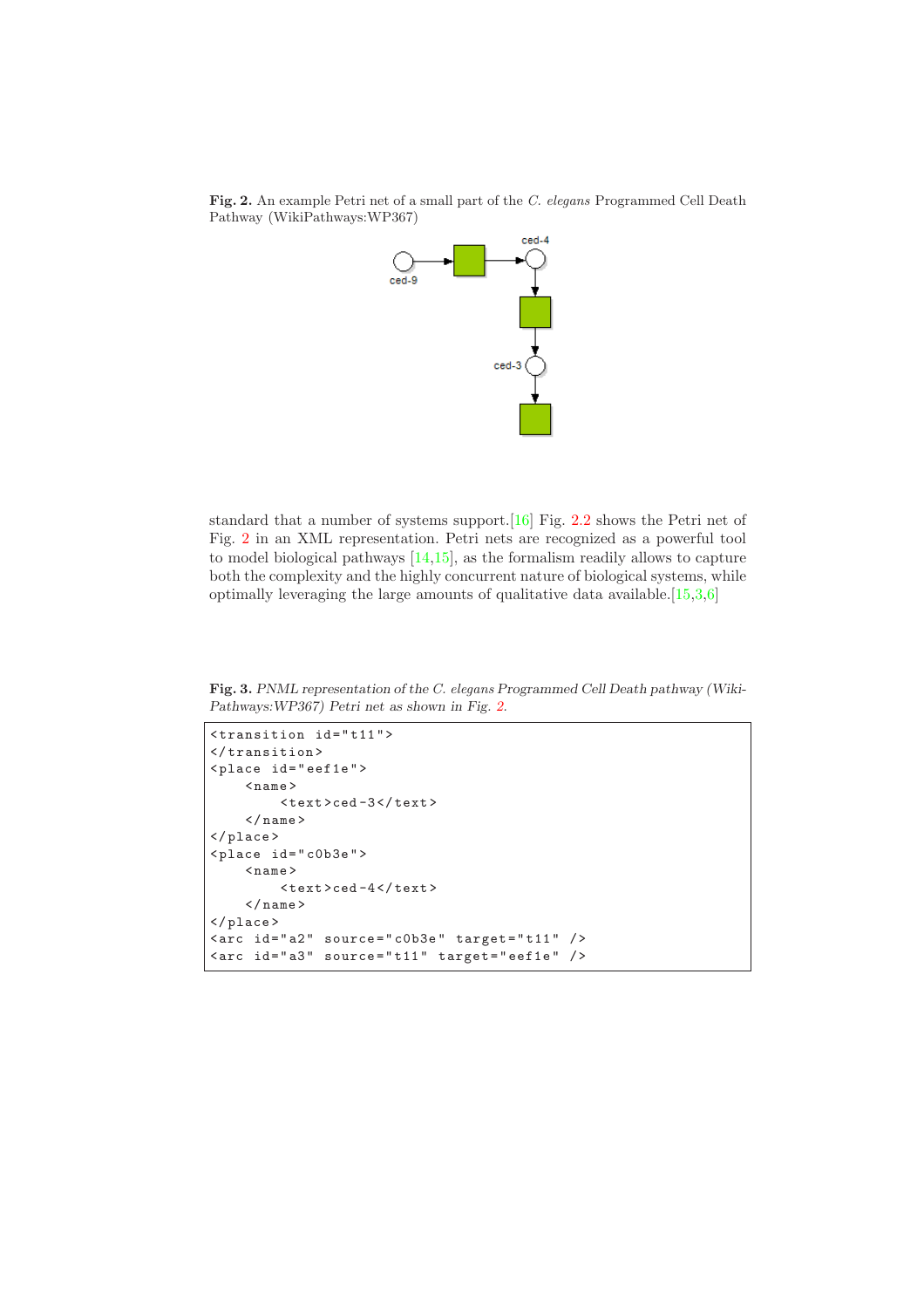# <span id="page-5-1"></span>3 BioPax to PNML mapping

To transform static BioPax data into an executable Petri net, we have developed a mapping between the two formats. BioPax is an RDF format, while PNML is an XML format. It should be taken into account that the semantic linking is lost when a BioPax pathway is converted to PNML Petri-net. For example, genes or proteins have different identifiers in different databases. BioPax gives a way to link multiple identifiers to a gene or protein, but PNML does not support this feature.

### 3.1 Genes or Proteins

Each gene or protein is modelled as a place in the Petri net. Because the creation of the Pathways in WikiPathways has been done manually, often they are not consistent and may, for example, contain multiple instances of one gene or protein. The mapping does not take into consideration the fact that duplicate genes or proteins may represent the same entity and are modelled twice simply for readability, or rather that they are modelled twice because they represent a different entity of the same gene/protein (for example in a different location, or in a different state). However we address this issue with the validation rules introduced in Section [4.](#page-6-0)

The first stage in mapping is shown in Algorithm [1,](#page-5-0) which transforms BioPax proteins/genes to PNML.

<span id="page-5-0"></span>

| <b>Algorithm 1</b> Genes/Proteins BioPax to PNML    |
|-----------------------------------------------------|
| $P = \emptyset$                                     |
| for all $\langle bp:Protein \rangle p$ in BioPax do |
| if $p \notin P$ and p is other entity then          |
| add p to P                                          |
| end if                                              |
| end for                                             |
|                                                     |

# 3.2 Interactions

Interactions are also mapped to PNML. Each <br/> <br/> <br/>stochemicalInteraction> is mapped to a transition. Then for each  $\langle bp:Left \rangle$  an arc is added pointing into the transition and out from the corresponding place; for each <br/> <br/> <br/> <br/> <br/> <br/>Australian to the transition and out from the corresponding place; for each<br/> $\langle$ bp:Right> an arc is created pointing out of the transition and into the corresponding place. Algorithm [2](#page-6-1) shows the straightforward way to do this.

Once both algorithms [1](#page-5-0) and [2](#page-6-1) are executed a Petri net is created. Formally, the Petri net can be described as  $PN = P, T, A, \emptyset$  where P are the places, T the transitions, A the arcs and markings  $m = \emptyset$  since there are no tokens in the system yet. In terms of modelling the biological system, the places represent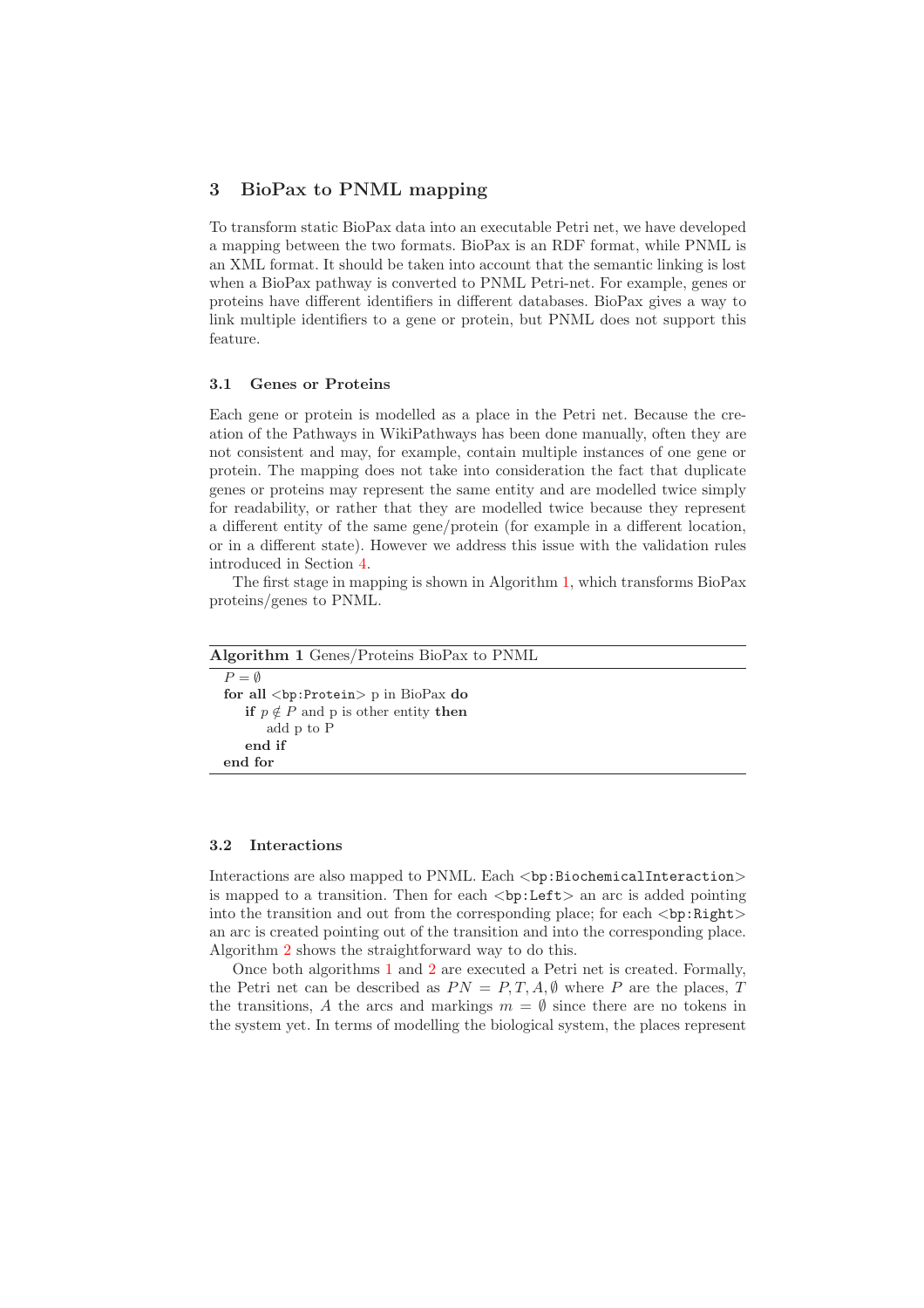biological entities, like genes, proteins or complexes, the transitions represent biochemical reactions and interactions, and the arcs represent the associations between these two. Tokens represent the availability of the resources of the corresponding place in the Petri net.

<span id="page-6-1"></span>Algorithm 2 Gene/protein interaction BioPax to PNML

```
T = \emptysetA = \emptysetfor all <\!\!{\tt bp: BiochemicalInteraction}\!\!>t in {\rm BioPax} do
   Add t to T
   for all <bp:Left> left in BioPax do
       left.in = tleft.out = left.resource
       Add left to A
   end for
    for all <bp:Right> right in BioPax do
       right.in = right.resource
       right.out = tAdd right to A
   end for
end for
```
If we then execute both Algorithm [1](#page-5-0) and Algorithm [2](#page-6-1) on Fig. [1,](#page-2-0) a petri net is generated. Part of the output is shown in Fig. [2.2](#page-4-0)

# <span id="page-6-0"></span>4 BioPax Validation

The mapping described in Section [3](#page-5-1) is based on several assumptions about the contents of the input BioPax file. The basic assumptions are that genes, proteins and complexes (bound combinations of proteins, possibly including a gene) are entities, and that these entities can change state or identity only through biochemical interactions.

However, because of the manual nature of pathway construction, these assumptions may not hold for a given pathway instance in the database. To make sure the data is presented as it should be, we have developed a set of validation rules and a validator available online.

We have developed two types of validation rules; semantic and syntactic. The syntactic validation consists of basic RDF-validation. This is necessarily because from our preliminary survey, a large fraction of pathways are not modelled correctly for translation.

More interesting is the semantic validation. These rules ensure that the information contained in the model is consistent and complete enough to create an executable Petri net. Table [1](#page-7-0) shows these validation rules.

These rules ensure that the provided BioPax file contains everything needed. We have categorized the validation rules by severity: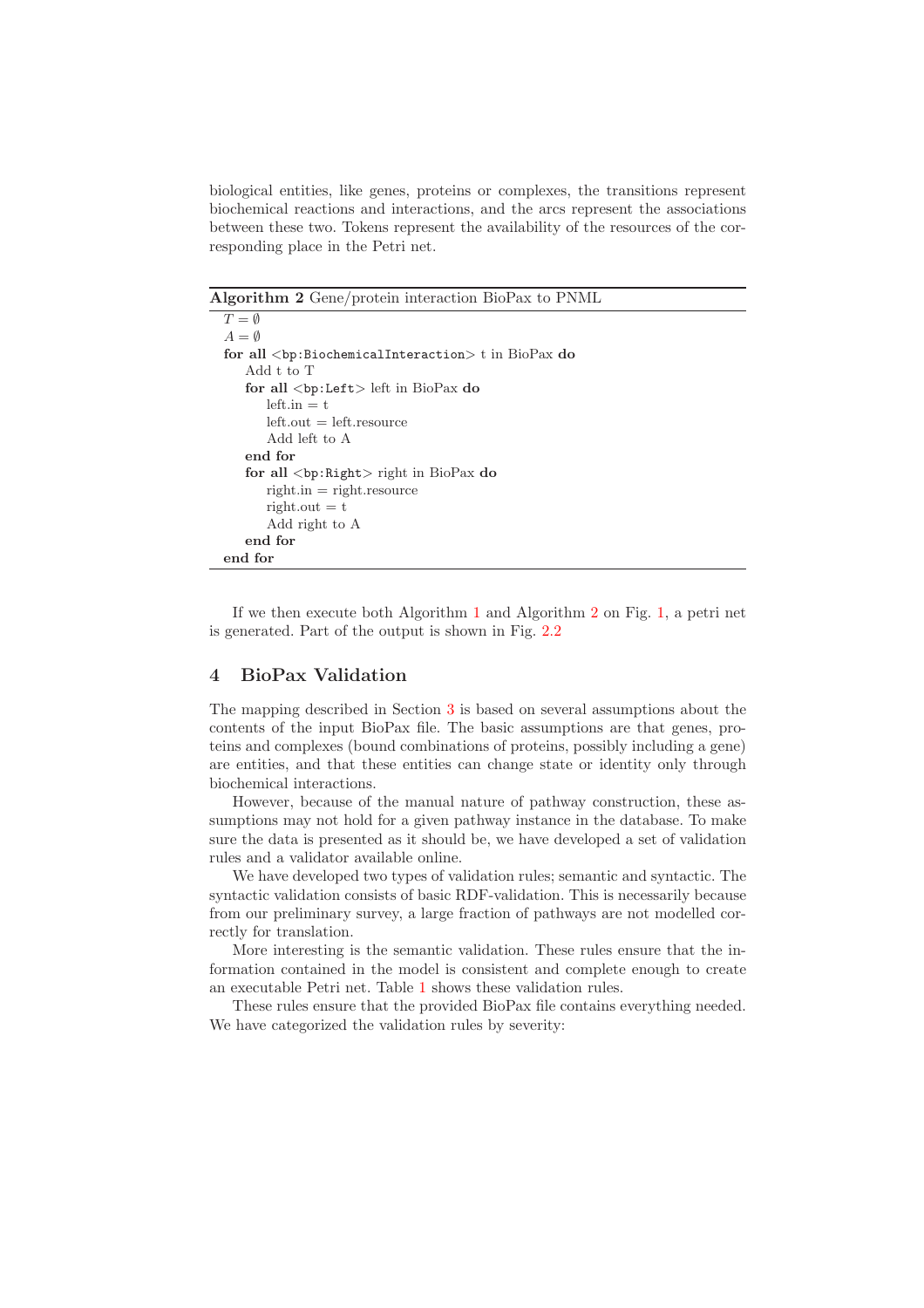- Category error rules are minimal requirements for mapping.
- Category warning rules that mean the mapping can proceed but may lead to an unconnected or incomplete Petri net.

This framework is set up in a modular fashion, so that extension is easy.

|   | Id Severity | Rule                                                                      |
|---|-------------|---------------------------------------------------------------------------|
| 1 | Error       | Each BioChemicalReaction should have a Left child element.                |
| 2 | Error       | Each BioChemicalReaction should have a Right child element.               |
| 3 | Error       | Each Pathway should have one or more PathwayComponents of                 |
|   |             | type BiochemicalReactions.                                                |
| 4 |             | Warning Each Biochemical Reaction Left child is the actor of the interac- |
|   |             | tion.                                                                     |
| 5 |             | Warning Each Biochemical Reaction Right child is the actant of the inter- |
|   |             | action.                                                                   |
| 6 |             | Warning Each unique entity of a protein/gene is modelled as a different   |
|   |             | Protein.                                                                  |
| 7 |             | Warning Each Protein should have a corresponding Relationship Xref.       |
| 8 |             | Warning Whenever a Biochemical Reaction has multiple Left or Right        |
|   |             | tags, it means that it has effect on multiple genes/proteins.             |
| 8 |             | Warning Protein complexes are modelled as a Complex tag.                  |

<span id="page-7-0"></span>Table 1. Semantic Validation Rules

# 5 Implementation

We have implemented the methods described above as a webservice. The service consists of 4 components: a validation rule database, a validator, a BioPax to PNML converter and a pathway retriever, as is shown schematically in Fig. [4.](#page-7-1)



<span id="page-7-1"></span>Fig. 4. BioPax to PNML webservice architecture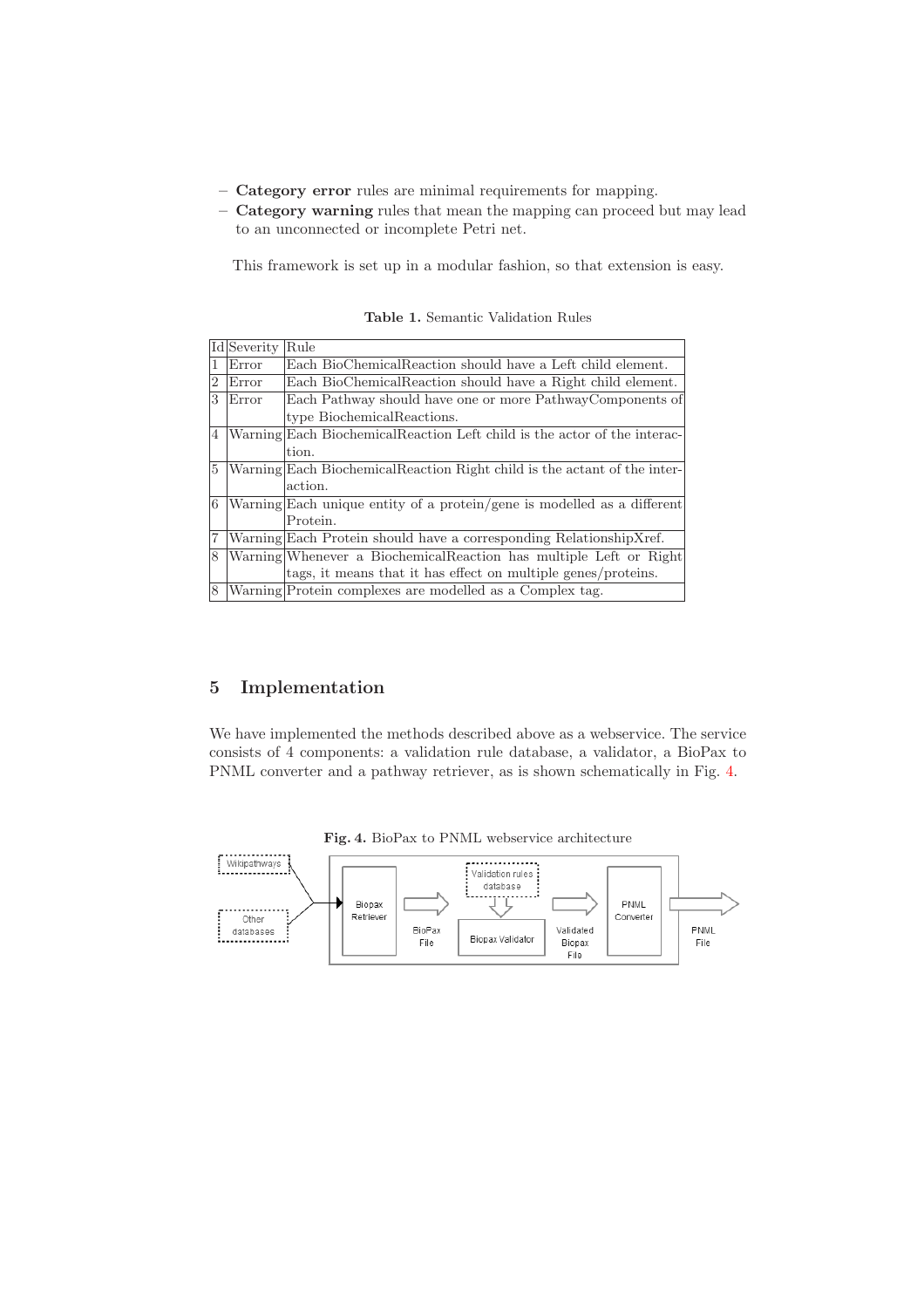#### 5.1 Pathway retriever

The webservice provides an interface to query different datasources. At the time of writing only an interface to WikiPathways is provided, using the available webservices [\[17\]](#page-12-2). However, support for other generic BioPax could be a future extension.

The retriever queries WikiPathways and downloads the pathway in the Bio-Pax format, so validation and conversion can be done.

# 5.2 Validation rule database

The validation rule database is a set of SPARQL queries. Each query returns a set of RDF triples that violate the rule (this set may be empty). This way feedback can be given about where the rule violation takes place in the BioPax File.

The way the database is set up allows easy addition of rules. This modularity makes it possible to improve on the current validation rules, but also allows validation rule sets for different types of pathways (for example signalling pathways vs. gene regulatory networks). Fig. [5](#page-8-0) shows as an example the implementation of rule 1 of Table [1.](#page-7-0)

<span id="page-8-0"></span>Fig. 5. SPARQL implementation of rule 1 of Table [1](#page-7-0)

```
PREFIX xsd: <http://www.w3.org/2001/XMLSchema#>
PREFIX owl: < http: // www . w3 . org /2002/07/ owl # >
PREFIX rdf: <http://www.w3.org/1999/02/22-rdf-syntax-ns#>
PREFIX bp: <http://www.biopax.org/release/biopax-level3.owl#>
SELECT ? reaction
WHERE {
  ? reaction rdf:type bp:BiochemicalReaction .
    OPTIONAL {
        ? reaction bp: left ? left.
    }
    FILTER (!BOUND (?left))
}
```
This query returns every bp:BiochemicalReaction that does not have a bp:left child element associated to it.

#### 5.3 BioPax Validator

The biopax validator is software that can analyze BioPax files according to the validation rules provided by the rule database. It is essentially a graphical user interface around the SPARQL queries. It annotates the place where errors or warnings have occurred and provides an easy to use interface to solve them.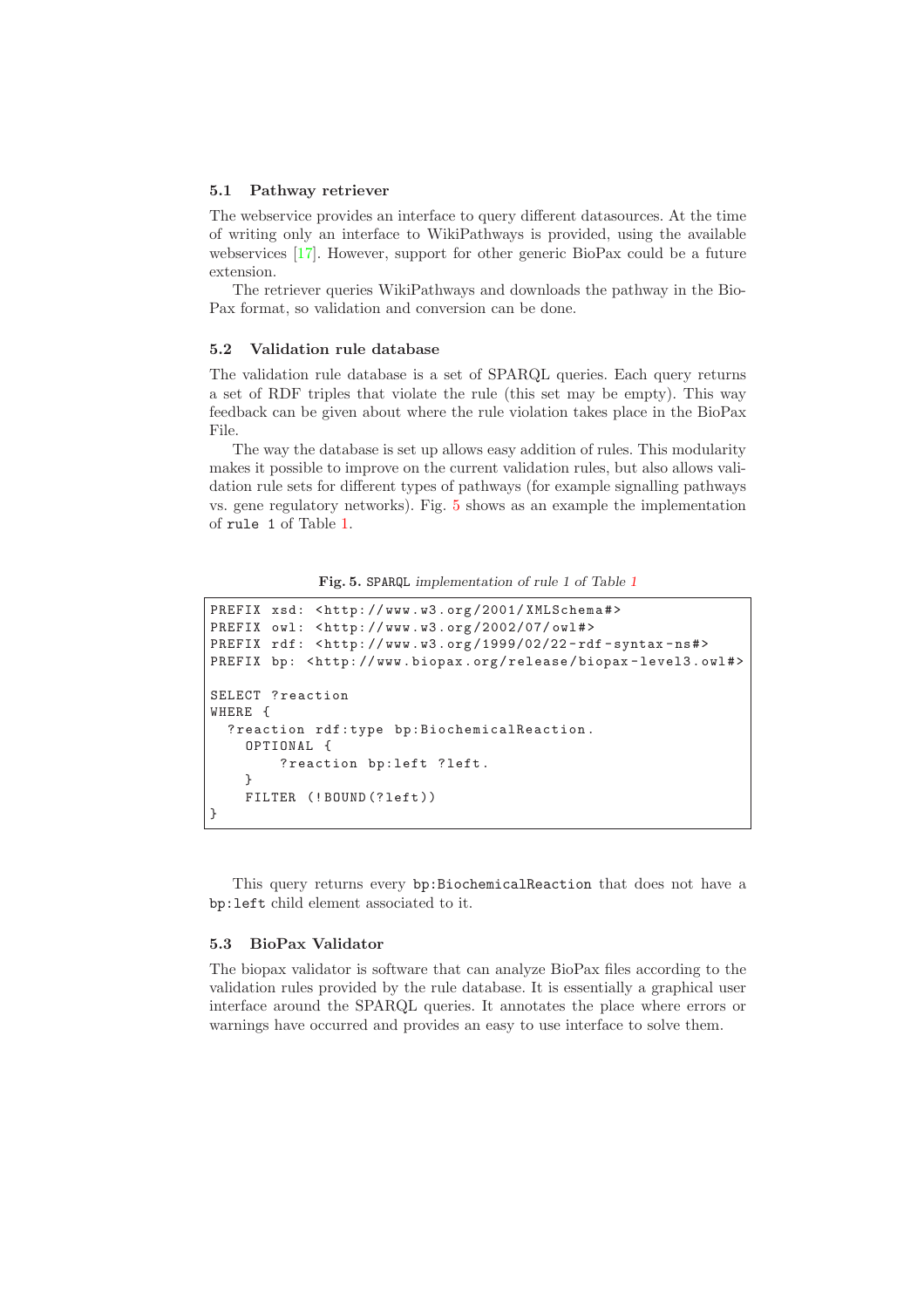#### 5.4 BioPax to PNML Converter

Once a BioPax file has been validated, the BioPax to PNML converter can be used to generate an executable Petri net. This converter works according to the mapping described in Section [3.](#page-5-1) This is implemented as an online tool, named BioPax2PNML, and can be accessed on www.few.vu.nl/∼[twn370/BioPax2PNML/](http://www.few.vu.nl/~twn370/BioPax2PNML/).

Fig. 6. Screen shot of the user interface of the BioPax2PNML tool at www.few.vu.nl/∼[twn370/BioPax2PNML/](http://www.few.vu.nl/~twn370/BioPax2PNML/).

| <b>Validate</b>                                |                                                             | <b>Convert</b>                     |         | <b>Explore</b> |         |
|------------------------------------------------|-------------------------------------------------------------|------------------------------------|---------|----------------|---------|
| WPXXXX                                         | Validate                                                    | WPXXXX                             | Convert | WPXXXX         | Explore |
| if it is fit for automatic petri-net modelling | Based on the rules the Biopax File will be evaluated to see | Use this to download the PNML file |         |                |         |

#### 5.5 Executing the PNML file

Although the proof of concept of the current work stops with the generation of a valid Petri net model in the form of a PNML file, it is nevertheless instructive to consider what subsequent steps should be. Execution of a Petri net can be performed under different execution semantics, however the most relevant for biological systems is commonly thought to be the so-called 'bounded asynchronous' execution [\[18](#page-12-3)[,3,](#page-11-2)[15\]](#page-12-0). Under this semantics, as many transitions as possible are executed simultaneously in each execution step. This represents the inherent concurrency of biological systems, where molecules typically act independently, certainly if they reside in different locations. This is also known as the 'token game', because execution of transitions has the effect of shifting tokens around the Petri net. Fig. [7](#page-10-0) shows an example network and the change in state due to execution of enabled transitions.

Execution leads to a trajectory of markings, that represent the progression of states of the system in response to the intial marking, which corresponds to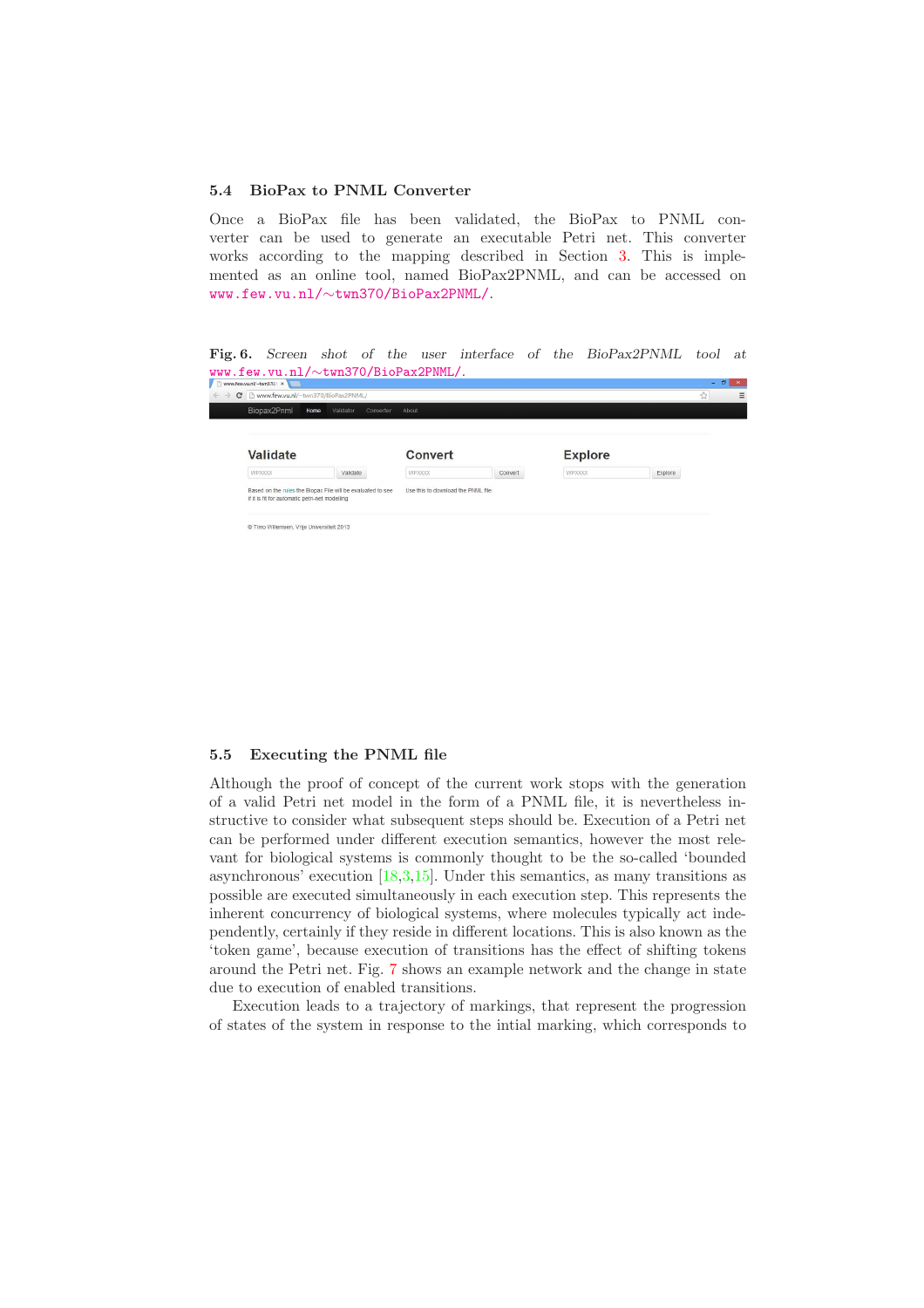<span id="page-10-0"></span>Fig. 7. Example of execution of a slightly non-trivial example network, taken from [\[15\]](#page-12-0). Enabled transitions (with input requirements satisfied; marked in red) will execute each step, execution of enabled transitions in the left panel will lead to the state shown in the right panel.



a particular state or condition of the biological system. Typically, token levels are collected from a few places of interest and compared to experimental data of the corresponding biological molecule, or used to predict the behaviour of that particular molecule under the conditions modeled. Examples of these for signalling pathways can be found in  $[15,6]$  $[15,6]$ , and for gene regulatory networks in [\[7\]](#page-11-6).

# 6 Conclusion

Automatic Petri net creation of biological pathways is still a tedious process. The manual labor involved makes it so that even a modestly sized model can take several months to develop. In this paper we have provided a method to bootstrap this process. By using a mapping between the commonly used BioPax format and the PNML format, we have developed a way to automate the construction of Petri net models. Because biological information online may be inconsistent or incomplete, we have developed a set of validation rules to make sure that the data is suitable for automatic conversion.

To facilitate this, and as a proof of concept, an online tool BioPax2PNML that executes this and provide an easy interface for Petri net modelers to bootstrap the process of model creation.

The approach outlined here is an initial start to making fully developed executable models. In particular, deriving the weights on edges of the Petri nets is a challenging task. In terms of future work, we believe that by leveraging the links to other databases (e.g. Uniprot) we may be able to find additional information to infer such edge weights. Moreover, we may be able to connect additional parts of the resulting Petri-nets based on background knowledge about interactions contained in other databases or even use knowledge of chemistry provided by other data sources to create more precise models. A key foundation for work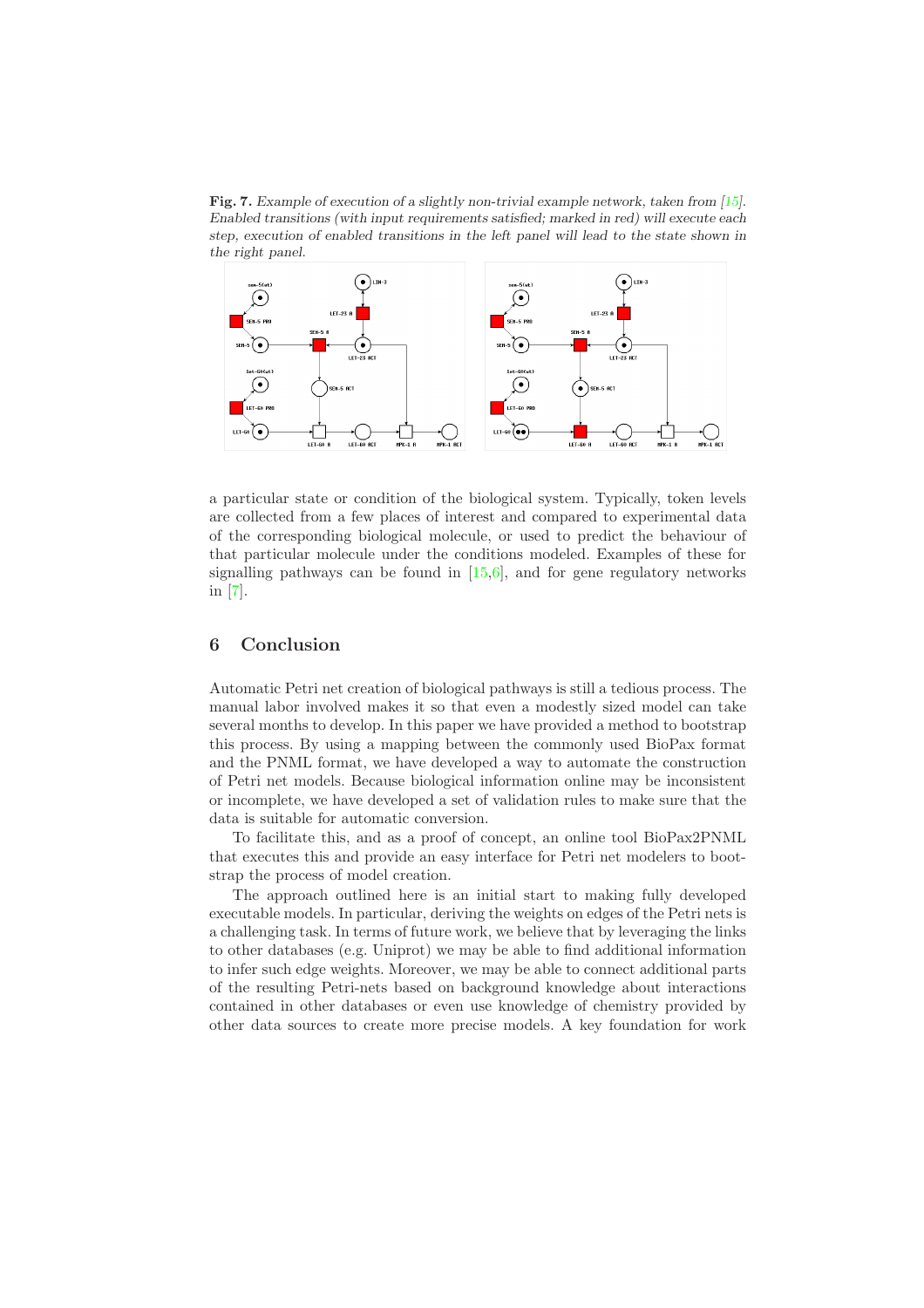going forward is that Linked Data and Semantic Web standards facilitate the merging and acquisition of this information.

# <span id="page-11-0"></span>7 References

- 1. Ganesh A Viswanathan, Jeremy Seto, Sonali Patil, German Nudelman, Stuart C Sealfon. Getting Started in Biological Pathway Construction and Analysis PLoS Comput Biol 4(2): e16, 2008
- <span id="page-11-1"></span>2. Pinney JW, Westhead DR, McConkey GA. Using Petri Net tools to study properties and dynamics of biological systems. J Am Med Inform Assoc.  $12(2):181-99$ , 2005.
- <span id="page-11-2"></span>3. Nicola Bonzanni, Elzbieta Krepska, K. Anton Feenstra, Wan Fokkink, Thilo Kielmann, Henri Bal, and Jaap Heringa. Executing multicellular differentiation: Quantitative predictive modelling of C. elegans vulval development. Bioinformatics 25, 2049–2056, 2009.
- <span id="page-11-3"></span>4. Jasmin Fisher and Tom Henzinger. Executable cell biology. Nature Biotechnology 25(11):1239–1249, November 2007.
- <span id="page-11-5"></span><span id="page-11-4"></span>5. Aviv Regev and Ehud Shapiro. Cellular abstractions: Cells as computation. Nature 419:343, September 2002.
- 6. Bonzanni, N., Zhang, N., Oliver, S.G. and Fisher, J. The role of proteasomemediated proteolysis in modulating activity of potentially harmful transcription factor activity in Saccharomyces cerevisiae. Bioinformatics 27: i282-i287, 2011.
- <span id="page-11-6"></span>7. Nicola Bonzanni, Abhishek Garg, K. Anton Feenstra, Sarah Kinston, Diego Miranda-Saavedra, Judith Schutte, Jaap Heringa, Ioannis Xenarios, Berthold Göttgens. Hard-wired heterogeneity in blood stem cells revealed using a dynamic regulatory network model Bioinformatics in press (2013).
- <span id="page-11-7"></span>8. Susanna-Assunta Sansone, Philippe Rocca-Serra, Dawn Field, Eamonn Maguire, et al. Toward interoperable bioscience data Nat Genet  $44(2)$ : 121–126, January 2012.
- <span id="page-11-8"></span>9. Thomas Kelder, Martijn P. van Iersel, Kristina Hanspers, Martina Kutmon, Bruce R. Conklin, Chris T. Evelo, Alexander R. Pico. WikiPathways: building research communities on biological pathways Nucleic Acids Res 40(Database issue): D1301– D1307, January 2012.
- <span id="page-11-9"></span>10. Kanehisa M, Goto S. KEGG: Kyoto Encyclopedia of Genes and Genomes. Nucleic Acids Res 7:27-30, 2000.
- <span id="page-11-10"></span>11. Kanehisa M, Goto S, Hattori M, Aoki-Kinoshita KF, Itoh M, Kawashima S, Katayama T, Araki M, Hirakawa M. From genomics to chemical genomics: new developments in KEGG. Nucleic Acids Res 7(Database issue):D354–D357, 2006.
- <span id="page-11-11"></span>12. Robin A. Haw, David Croft, Christina K. Yung, Nelson Ndegwa, Peter D'Eustachio, Henning Hermjakob, Lincoln D. Stein. The Reactome BioMart In Database, Oxford, October 2011.
- <span id="page-11-12"></span>13. Emek Demir, Michael P. Cary, Suzanne Paley, Ken Fukuda, et al. BioPAX – A community standard for pathway data sharing Nat Biotechnol 28: 935–942, September 2010.
- <span id="page-11-13"></span>14. Elzbieta Krepska, Nicola Bonzanni, K. Anton Feenstra, Wan Fokkink, Thilo Kielmann, Henri Bal, and Jaap Heringa. Design issues for qualitative modelling of biological cells with Petri nets. In Proc. FMSB'08, 5054 LNCS, 48–62. Springer, June 2008.